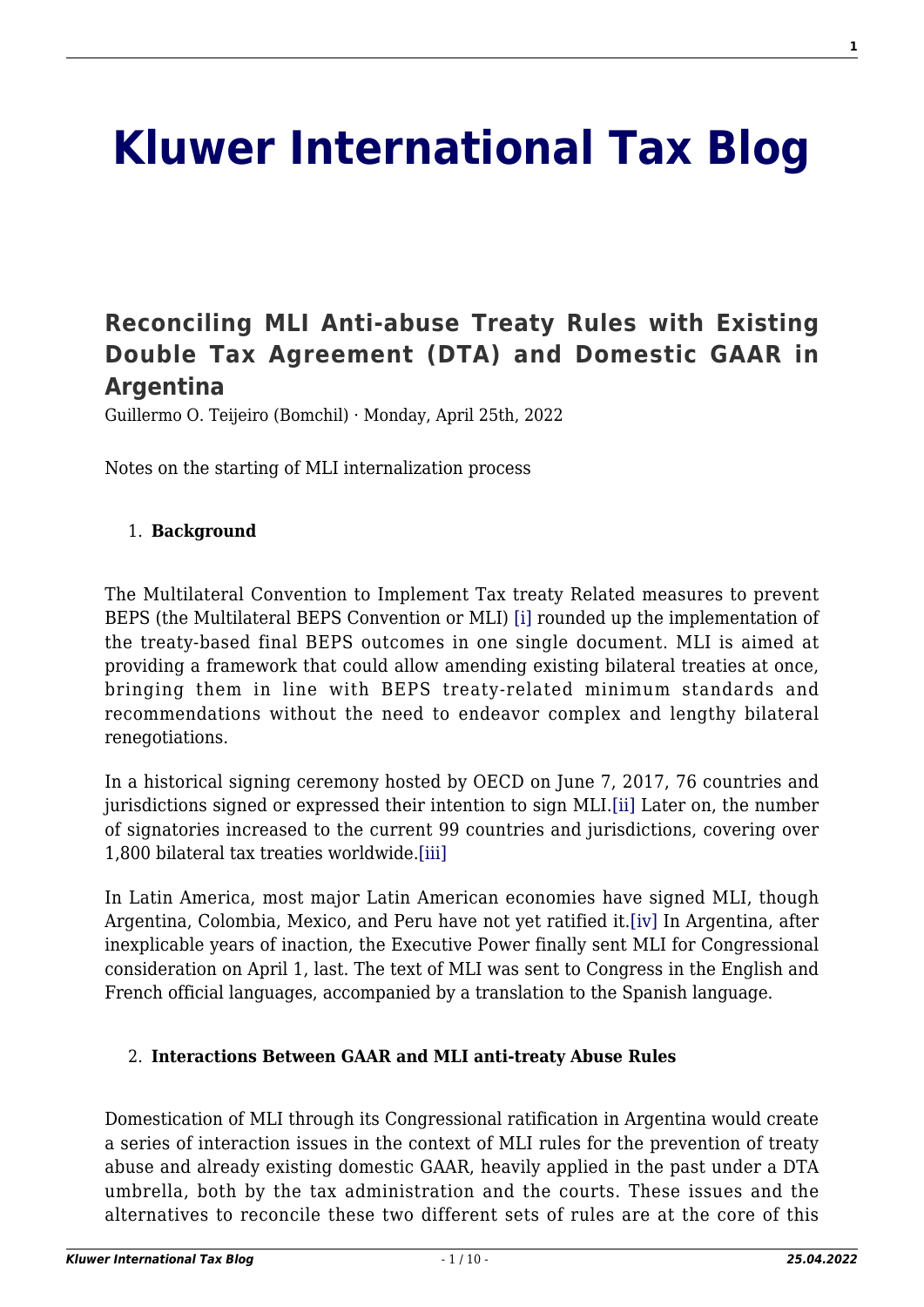<span id="page-1-0"></span>One theoretical alternative might be just doing nothing, so that MLI anti-treaty abuse rules would simply add up to existing domestic GAAR and other tools[\[v\]](#page-5-4) the Argentine tax administration counts on to prevent avoidance in a treaty setting. This alternative, however, conflicts with express MLI ordering rules of inexcusable application, and, if it is somehow followed in practice, would result in an objectionable tax uncertainty. Then, reconciliation of MLI rules on the prevention of treaty abuse and domestic GAAR would be unavoidable for statutory and prudence reasons.

Avoiding GAAR shopping by competent authorities and tax administrations is a great challenge; These agencies are often inclined to pile up anti-avoidance rules of a treaty or domestic nature without any hierarchy or prevalence of application, and to surf back and forth on them at will to enhance the scope of the taxable event to its maximum possible reach, and, hence, tax collection.

As a refinement of previously existing domestic GAAR and SAAR, bilateral and multilateral (MLI) treaty anti-abuse responses have established a set of standards for transactions under the treaty umbrella that might create an overlapping effect and hence increase uncertainty among taxpayers unless sound ordering principles are followed in their application. As anticipated, some ordering principles are advanced in MLI itself, but others must also be developed to consider the nuances of each jurisdiction's domestic rules and treaty networks, as demonstrated in this discussion focused on Argentina.

#### 3. **Application of GAAR in the Context of the Argentine Treaty Network**

As a general rule, and until quite recently, Argentine DTAs have not contained express anti-treaty shopping rules and have been silent on the possible application, and interpretation of the domestic GAAR of contracting states. Latest DTAs already in force, however, do contain treaty GAAR and/or LoB provisions (notably the treaties with Spain, Chile, Mexico, United Arab Emirates, and the Amending Protocol with Brazil).[\[vi\]](#page-5-5)

<span id="page-1-2"></span><span id="page-1-1"></span>As regards the issue of whether GAAR should apply in a treaty setting, Argentine scholars' opinions have differed; some agreed, some agreed under certain conditions, and some opposed altogether.[\[vii\]](#page-5-6) Contradicting opinions have also been sustained among eminent foreign scholars[.\[viii\]](#page-6-0)

<span id="page-1-3"></span>In practice, Argentine cases of GAAR application in a treaty setting have been numerous, particularly concerning GAAR re-characterization or disallowance of Argentine residents' round-tripping structures through treaty-partner countries.

<span id="page-1-4"></span>Conversely, only a couple of isolated administrative precedents have dealt with inbound transactions. Both deal with the re-characterization of income at source: One of these precedents was issued by the Tax Administration on January 30, 1996, [\[ix\]](#page-6-1) and addressed the re-characterization of Argentine source income to treaty-partner residents by applying GAAR to the assessment of facts under the DTAs with Italy and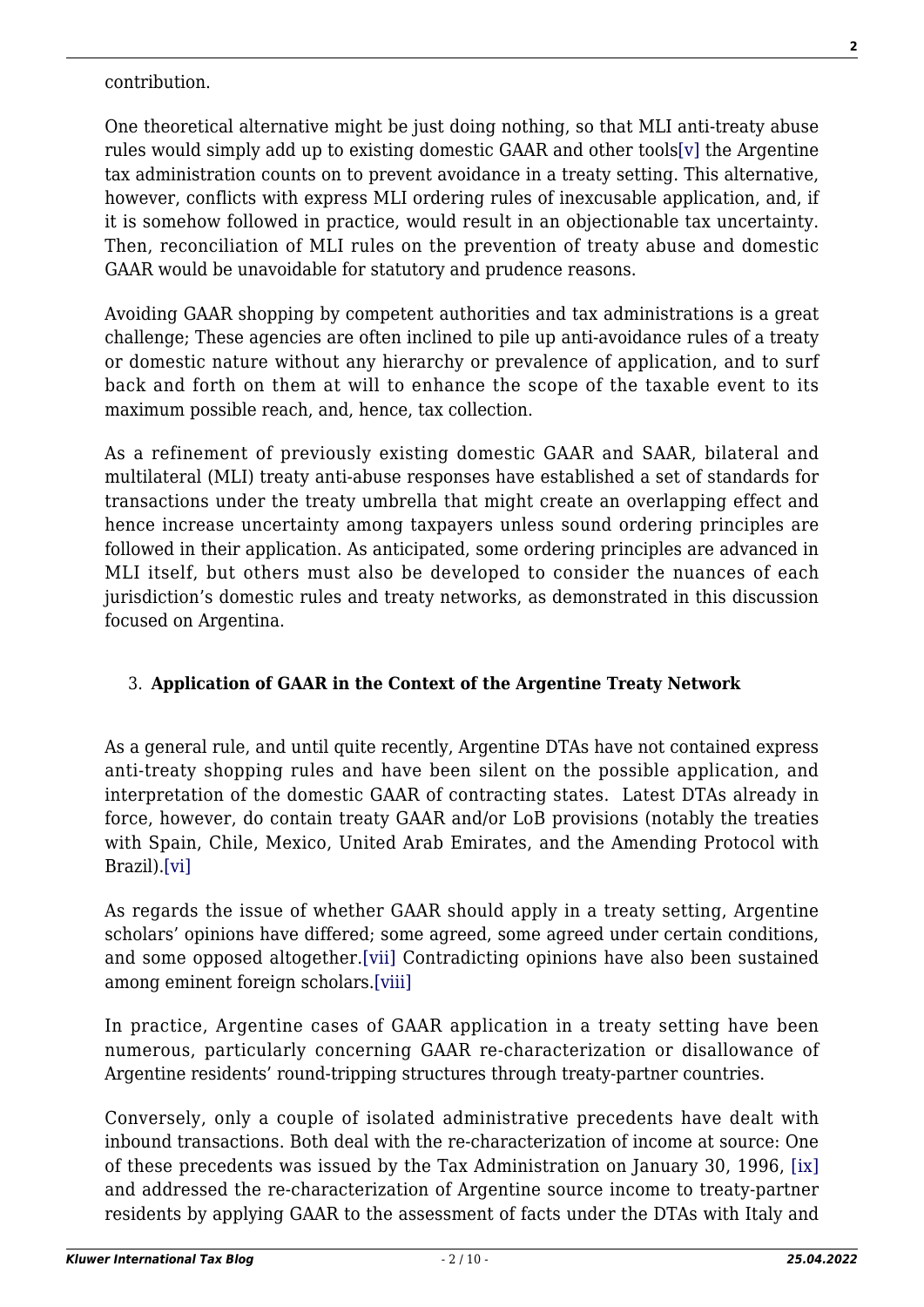Spain. In the case at hand, insurance premiums paid by a local borrower to foreign insurers, in connection with money lent to it by foreign banking institutions located in Spain and Italy, were deemed subject to income tax withholdings applicable to interest since, in the tax administration's view, the economic reality showed that through those payments the borrower was, in fact, assuming a higher financial cost equivalent to the insurance cost incurred by the lender to cover the potential insolvency risk of the borrower. The other case is from the Argentine Competent authority (Dirección Nacional de Impuestos or DNI) and dealt with the reallocation of interest income from DEG to participants under a participated loan agreement governed by the DTA with Germany. [\[x\]](#page-6-2)

<span id="page-2-1"></span><span id="page-2-0"></span>An analysis of the precedents related to outbound situations, i.e., affecting Argentine residents' round-tripping investments and income through DTAs, fairly exceed this contribution, so I mentioned them in the accompanying footnote, where also remit to previous works of my authorship discussing them at length[.\[xi\]](#page-6-3)

## 4. **MLI and the Appearance of Multilateral Treaty Anti-abuse Rules**

The Final Report of Action 6, OECD/G20 BEPS Action Plan, section A, provided for the new treaty anti-abuse rules; and the following approach was recommended: (i) the inclusion of a clear statement in the DTA, in the sense that parties to the tax treaty intend to avoid creating opportunities for non-taxation or reduced taxation through tax evasion or avoidance (including treaty shopping arrangements); (ii) a specific antiabuse or LoB rule; and (iii) a more general anti-abuse rule (the principal purpose test or PPT rule) aimed at addressing situations that would not be covered by the LoB rule.

Moreover, recognizing that LoB and PPT may not be appropriate for all countries and that domestic law may include provisions that make it unnecessary to combine both to prevent treaty shopping, the Final Report set forth a minimum standard of commitment, which consists of (i) a combined approach of LoB and PPT rule, (ii) a PPT rule alone, or (iii) an LoB rule supplemented by a mechanism that would address conduit financing arrangements, not already dealt with in DTAs.

The Final Report also included in section A, changes to the OECD MC aimed at ensuring that DTAs do not inadvertently prevent application of domestic GAAR to fight strategies that seek to circumvent provisions of domestic tax laws.

Section B of the Final Report further provided for a reformulation of the Title and Preamble of the OECD MC, clarifying the shared intention of the parties to avoid creating opportunities for tax evasion and avoidance, in particular through treaty shopping arrangements.

In the same line, MLI (Articles 6 and 7) further deals with the minimum standard and optional alternatives to prevent treaty abuse.

The minimum standard requires (i) the inclusion of an express statement in the Preamble stating the common intention to eliminate double taxation without creating opportunities for non-taxation or reduced taxation through tax evasion or avoidance,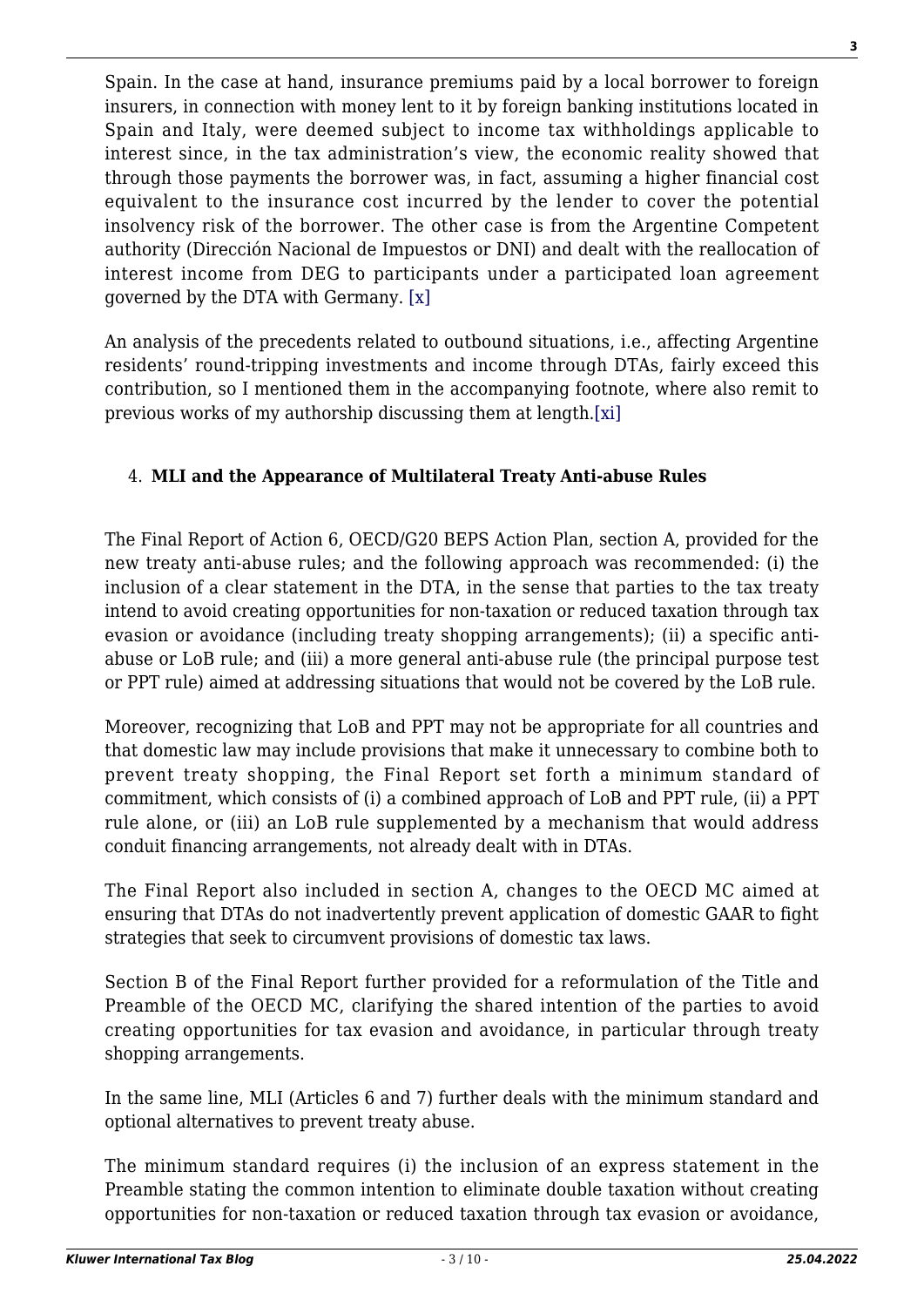including treaty shopping arrangements, and (ii) at least a PPT rule, which is the only approach, deemed to satisfy the minimum standard by its own. Options include (i) supplementing the PPT rule by the application of a simplified LoB provision (SLoB), or (ii) a standalone detailed LoB provision, used in conjunction with a mechanism to deal with conduit arrangements not already addressed in tax treaties. MLI does not include the text of such a detailed LoB provision, so that parties that prefer to use it are allowed to opt out of the PPT and agree to reach a bilateral agreement that satisfies the minimum standard, or accept MLI's PPT as an interim rule.

<span id="page-3-0"></span>The Preamble text contemplated in paragraph 1 of Article 6 is to be included in place of or in the absence of similar Preamble language in the Covered Tax Agreements, as defined by MLI[.\[xii\]](#page-6-4) Each party must notify OECD on whether each of its Covered Tax Agreements contains Preamble language and the text of the relevant paragraph. When all contracting parties have made such notification, the Preamble language is to be replaced by the text contained in paragraph 1 of Article 6, MLI.

<span id="page-3-1"></span>The PPT rule of the MLI applies in place of or in the absence of similar provisions under the Covered Tax Agreement[.\[xiii\]](#page-7-0) A party may choose to apply the SLoB to its Covered Tax Agreements, but the provision shall symmetrically apply to a Covered Tax Agreement only where both contracting jurisdictions have chosen to apply it. A SLoB, however, could still be asymmetrically applied by one of the parties to an agreement. if it has decided to do so when the other party agrees to such application notifying OECD accordingly.

Argentina committed itself to amend its Covered Tax Agreements, adopting the text of the Preamble provided for in Article 6, 1, MLI, and to adopt the minimum standard consisting of a combination of PPT and SLoB.[\[xiv\]](#page-7-1)

<span id="page-3-2"></span>MLI principles (reflecting the conclusions of BEPS Action 6) are reflected in the Preamble and in the text of the OECD MC 2017, primarily in Articles 1 (Persons Covered) and 29 (Entitlement to Benefits), and their Commentaries. International tax scholars have extensively explored the very nuances of the new treaty anti-abuse rules, as well as the potential conflicts of said rules with pre-existing domestic GAAR and SAAR. [\[xv\]](#page-7-2)

# <span id="page-3-3"></span>5. **Reconciling MLI Anti-abuse Rules with Bilateral treaties and Domestic GAAR**

It is clear that concrete ordering rules or principles must be developed to furnish the new conventional international law with an elemental predictability and certainty. The following comments address this issue in the context of the Argentine domestic and treaty law.

Once MLI is fully implemented in Argentina through internal congressional ratification and the required subsequent notification to OECD, the ordering rules –at least from a theoretical point of view– will be rather clear:

• in accordance with the principle that the MLI minimum standard applies in the absence of similar provisions under the Covered Tax Agreements, bilateral PPT/LoB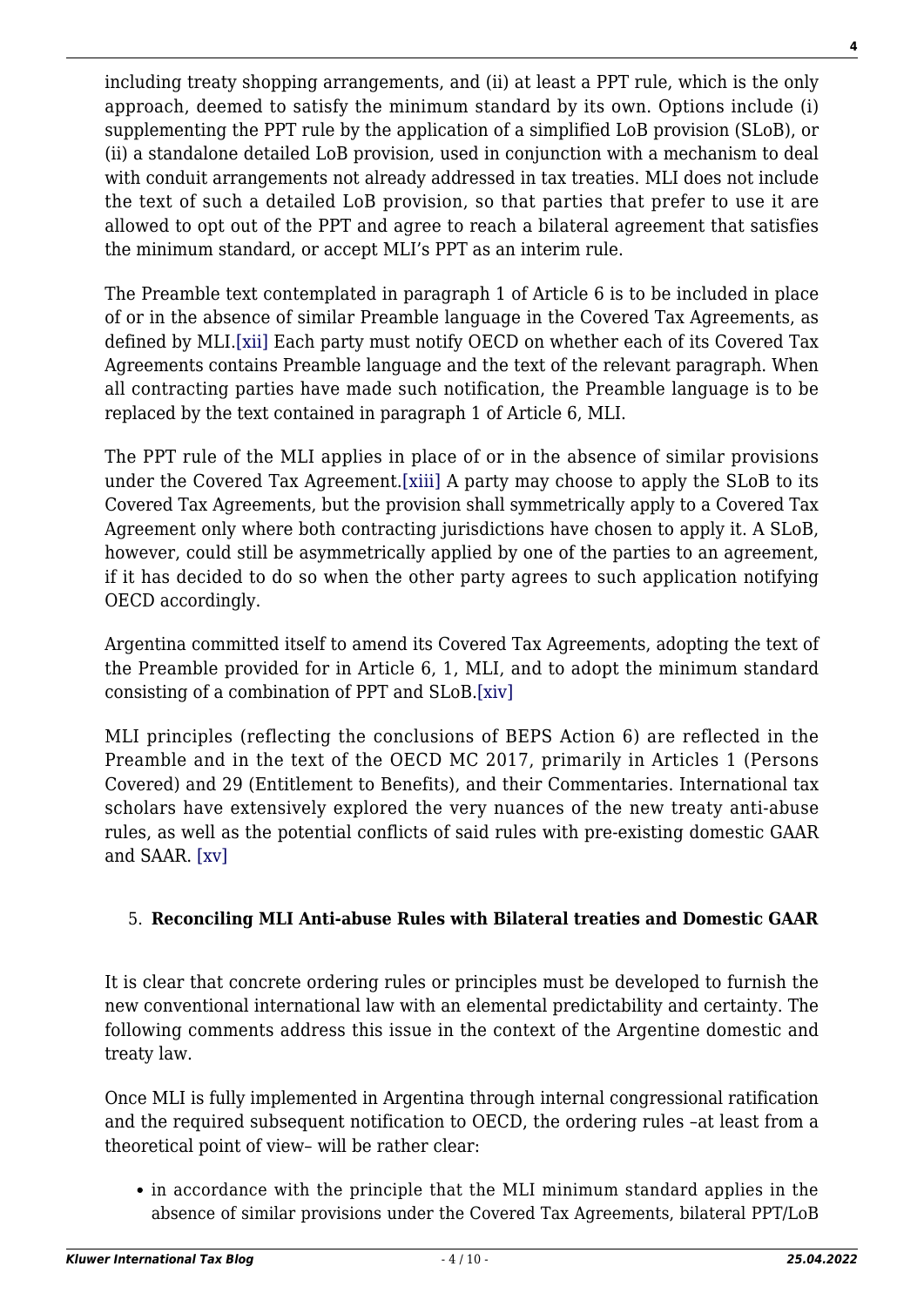will prevail over the MLI PPT/SLoB minimum standard adopted by Argentina;

- the MLI minimum standard adopted by Argentina (PPT/SLoB) will apply to Covered Tax Agreements lacking similar provisions;
- Specific bilateral provisions and MLI's PPT/SLoB incorporated to Covered Tax Agreements will prevail over domestic GAAR/SAAR as a tool to fight tax avoidance (including treaty shopping) under the Argentine tax treaty network. In effect, where the application of the provisions of domestic law and those of DTAs produce conflicting results, the provisions of DTAs are intended to prevail[.\[xvi\]](#page-7-3)

<span id="page-4-0"></span>Application of the ordering rule referred to in subparagraph (i) of the preceding paragraph may require certain previous definitions in particular cases. For instance, query whether the anti-abuse rules applicable under the Spanish treaty currently in force may be deemed "similar" to the MLI minimum standard adopted by Argentina, and, hence, prevail over the latter. In this sense, it is worth reminding that there may be some contradiction between both sets of provisions since under the Spanish treaty the PPT rule is limited to Articles 10-13, and this DTA also made expressly applicable the parties' GAAR to situations under the treaty umbrella. In my view, in this case, the MLI provisions, once effective, should supersede the Spanish treaty provisions since the former are of a wider scope and postpone domestic GAAR to the conventional treaty anti-abuse provisions.

A similar analysis would be required when comparing the MLI SLoB provision with that of some Covered Tax Agreements, such as the LoB provisions under the Chilean Treaty and the Brazilian Protocol, or the Mexican Treaty which, besides adopting a PPT and an LoB, makes domestic GAAR expressly applicable in the treaty setting; not to mention the current treaty with the United Arab Emirates, where the PPT standard functions not to complement the LoB, but rather as a limit against the objective application of the treaty LoB[.\[xvii\]](#page-7-4)

<span id="page-4-1"></span>In my view, once the MLI becomes effective, the MLI anti-abuse provisions adopted by Argentina (PPT and SLoB), should supersede and prevail over the previously mentioned DTA clauses with their various nuances. In this sense, an express decision will bring certainty to the application of anti-abuse rules to the Argentine treaty network.

An additional complexity hinges on whether such a determination should be unilaterally made by Argentina or in conjunction with the treaty-partner jurisdiction. To the extent that the determination might be viewed to affect international commitments undertaken by Argentina with treaty-partner countries, an agreement as to whether the MLI provisions supersede the application of bilaterally negotiated clauses should be sought.

Instead, domestic GAAR will remain available wherever Argentine domestic rules might have been circumvented within a treaty umbrella. This position not only arises from MLI itself but is also in line with the status of treaties and their prevalence (pursuant to the Vienna Convention and Argentine Constitutional Law) over domestic legislation. In effect, where the application of the provisions of domestic law and those of treaties produce conflicting results, the provisions of treaties are intended to prevail.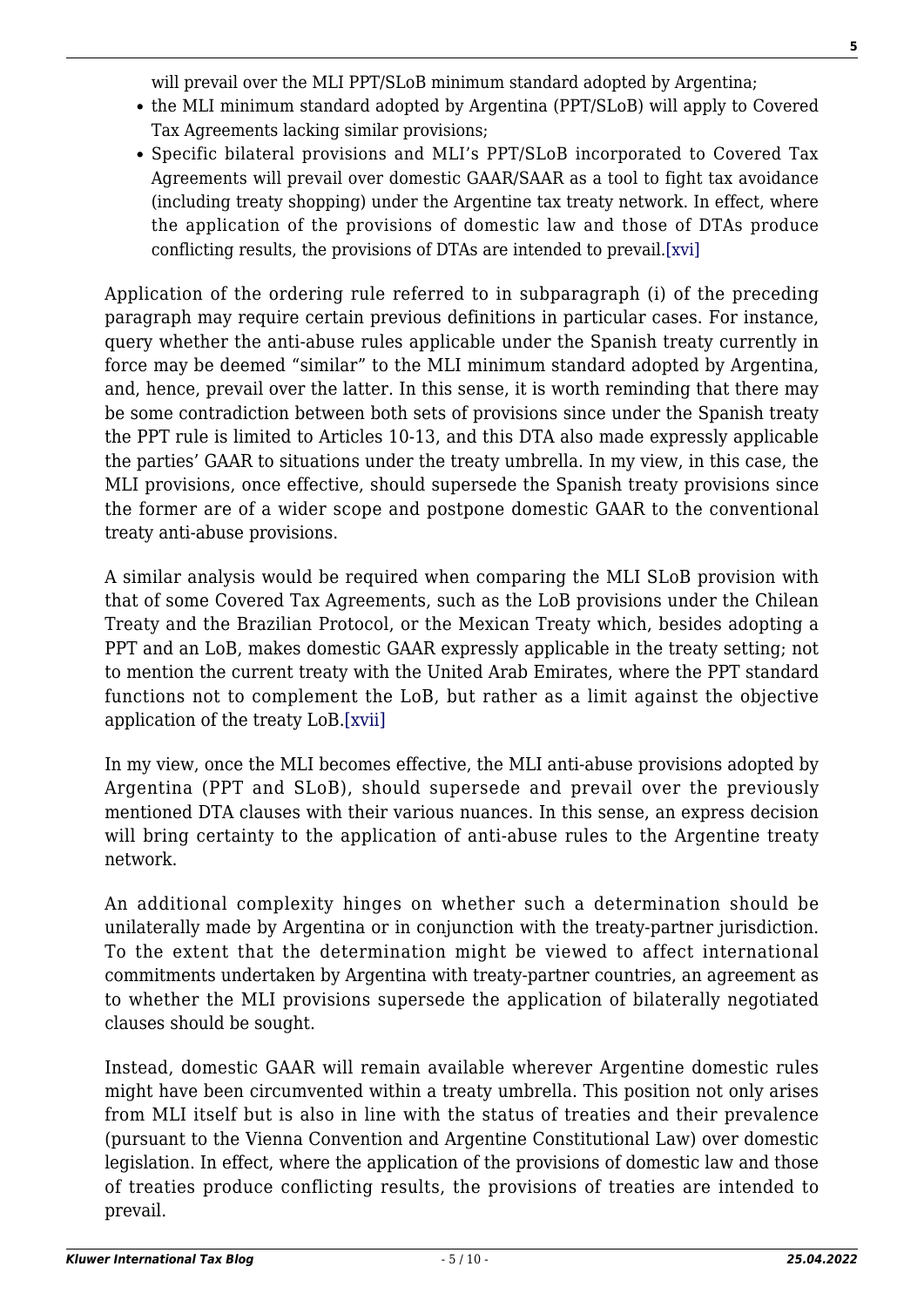In practice, however, it might be troublesome to define with precision whether the treaty and/or domestic rules have been circumvented. Consequently, fine-tuning and prudence would be required to avoid using GAAR as a cure-all subsidiary tool whenever the tax administration finds that the bilateral or multilateral treaty-based anti-abuse rules fall short to apprehend the improper use of a treaty in a given case.

### <span id="page-5-0"></span> $[i]$

http://www.oecd.org/tax/treaties/multilateral-convention-to-implement-tax-treaty-relat ed-measures-to-prevent-BEPS.pdf); Explanatory Statement: [http://www.oecd.org/tax/treaties/explanatory-statement-multilateral-convention-to-imp](http://www.oecd.org/tax/treaties/explanatory-statement-multilateral-convention-to-implement-tax-treaty-related-measures-to-prevent-BEPS.pdf) [lement-tax-treaty-related-measures-to-prevent-BEPS.pdf](http://www.oecd.org/tax/treaties/explanatory-statement-multilateral-convention-to-implement-tax-treaty-related-measures-to-prevent-BEPS.pdf)

<span id="page-5-1"></span>[\[ii\]](#page-0-1) Signing jurisdictions include, inter alia, the following countries, Argentina, Armenia, Australia, Austria, Belgium, Bulgaria, Canada, Chile, China, Colombia, Costa Rica, Croatia, the Czech Republic, Denmark, Egypt, Finland, France, Georgia, Germany, Greece, Hungary, Iceland, India, Indonesia, Ireland, Israel, Italy, Japan, Korea, Kuwait, Latvia, Lithuania, Luxembourg, Mexico, the Netherlands, New Zealand, Norway, Pakistan, Portugal, Romania, Russia, Serbia, Singapore, the Slovak Republic, Slovenia, South Africa, Spain, Sweden, Switzerland, Turkey, the UK, and Uruguay. Notably absences include the United States of America and, in LatAm, Brazil and Peru.

<span id="page-5-2"></span>[\[iii\]](#page-0-2) <https://www.oecd.org/tax/treaties/beps-mli-signatories-and-parties.pdf>

<span id="page-5-3"></span>[\[iv\]](#page-0-3) On the matter of MLI in Latin America see also, Teijeiro, *Multilateral BEPS Convention opens choices to LATAM countries*, Kluwer International Tax blog; and Teijeiro, Kluwer International Tax Blog, July 3, 2017.

<span id="page-5-4"></span>[\[v\]](#page-1-0) DAC 6-type rules, such as Argentine AFIP Resolution 4838/20 through which aggressive tax planning schemes using, inter alia, DTAs, should be reported, also contribute to ease tax administration's advance notice on this type of transactions.

<span id="page-5-5"></span>[\[vi\]](#page-1-1) See Teijeiro, Argentine Anti-Avoidance Rules: Application under Domestic and International Conventional Law, Tax Notes International, October 2003, pp. 89 ff; see also Teijeiro, The Argentine Tax Treaty Network: A Safe Harbor for Foreign Taxpayers, Tax Notes International, January 19, 1999, pp. 287 ff. Teijeiro, LoB Clauses, PPT Standard and the Latin American Treaty Network Choices, Kluwer International Tax Blog, June 5, 2015; Teijeiro, Argentine Treaty Network: Will the Schoppable Treaty Soon Became an Extinct Species, Kluwer International Tax Blog, February 29, 2016. As an exception, limited in scope LoB clauses existed previously under the DTAs with Spain (the old treaty), the U.K. and Sweden.

<span id="page-5-6"></span>[\[vii\]](#page-1-2) In favor of GAAR's application see Vicchi, Argentine Report*, Interpretation of Double Taxation Conventions*, LXXVIIIa Cahiers de Droit Fiscal International (1993), p. 161 ff., at p. 162-164; Tarsitano, Argentine Report, *Tax Treaties and Tax Avoidance: Application of Anti-Avoidance Provisions,* LIXVa Cahiers de Droit Fiscal International, p. 59 ff. Teijeiro, *Abuso o uso impropio de tratados de doble imposición. Medidas unilaterales y bilaterales para prevenirlo. La experiencia en el derecho comparado y en la Argentina,* RDF 5/07, p. 205, ff, at 232/233, Lexis Nexis, November/December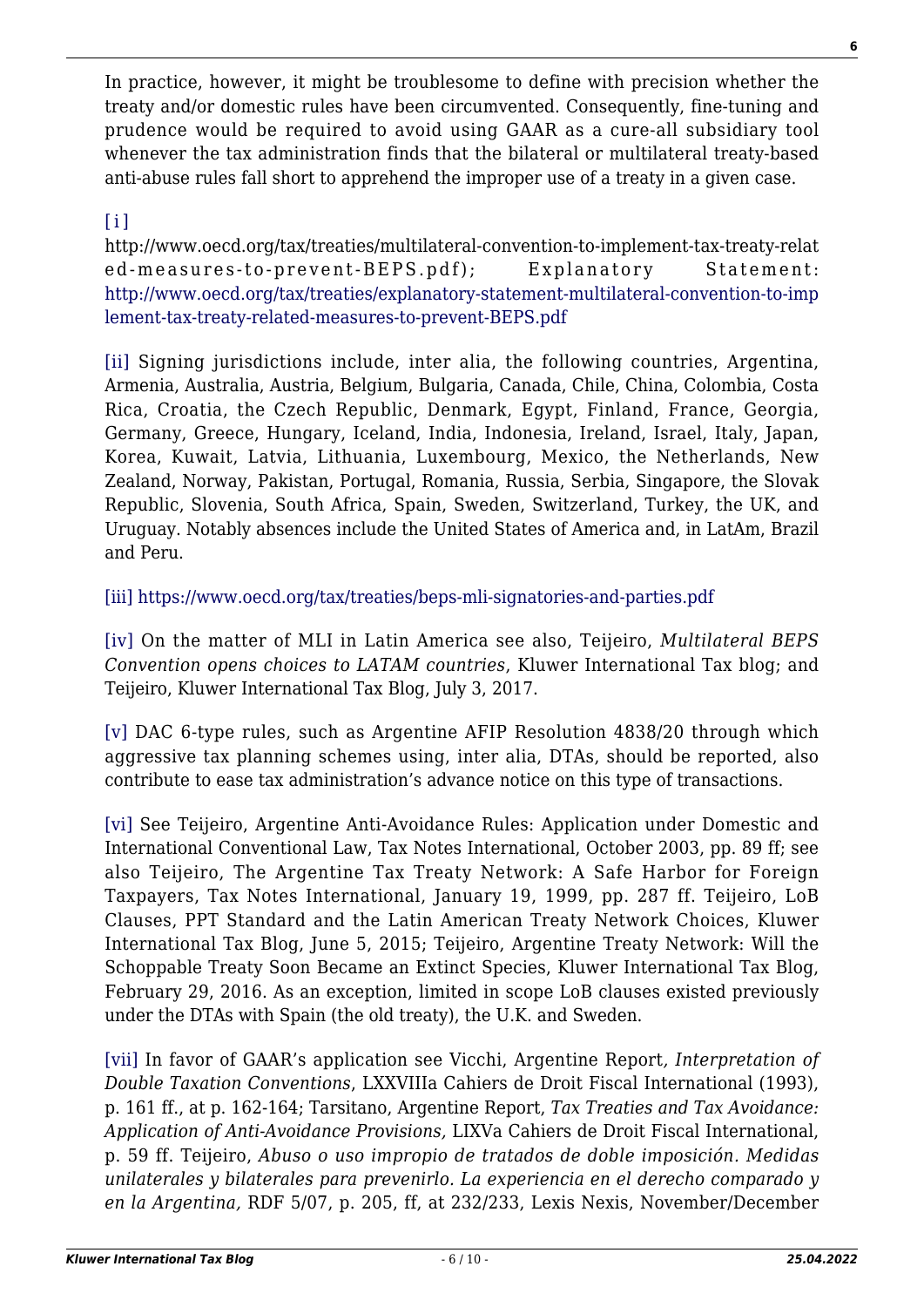2007; Teijeiro, Argentine Report, *Seeking anti-avoidance measures of general nature and scope – GAAR and other rules, 103a* Cahiers de Droit Fiscal International (2018), p. 5 ff; Teijeiro, *Domestic and Treaty-based GAAR and SAAR: Potential conflicts and Ordering Principles: MLI and Argentine Treaty and Domestic Law*, in Rocha/Christians eds., A Multilateral Convention for Tax, Wolters Kluwer, Series on International Taxation, 80, 2022. Against GAARs application; Diaz Sieiro, Argentine Report, *Form and Substance in Tax Law,* LXXXVIIa Cahiers de Droit Fiscal International, p. 71, at p. 89-90; and Bugallo, *Compatibilidad de las Cláusulas Antiabuso con los Tratados de Doble Imposición,* Bulletin Argentine Association of Fiscal Studies, March/02, p. 39 ff. Díaz Sieiro appears to sustain his opinion on the constitutional prevalence of DTAs over domestic rules according to the 1994 Argentine constitutional amendment.

<span id="page-6-0"></span>[\[viii\]](#page-1-3) See, *inter alia*, Jeffery, The Impact of State Sovereignty on Global Trade and International Taxation, Kluwer, Chapter 4, pp. 102-112; IFA Congress Seminar, *How Domestic Anti-avoidance Rules Affect Double Taxation Conventions*, Seminar Series 19 c, 1994 Congress, p. 6-9 (Dr. Lowe's opinion), p. 9-10 (Prof. Laule's opinion), and p. 10-11 (Mr. Gustasson's opinion) —who express the opinion that a DTA does not affect the application of domestic anti-avoidance rules—, p. 11-15 (Mr. Katz's opinion, who shares that view within certain limitations). Dr. Lowe also opined that application of domestic anti-avoidance provisions does not conflict with the Vienna Convention (id., p. 23). All these opinions preceded the changes introduced to the Commentaries of the OECD MC in 2003.

<span id="page-6-1"></span>[\[ix\]](#page-1-4) Ruling 57/96.

<span id="page-6-2"></span>[\[x\]](#page-2-0) DNI Memorandum 3/06.

<span id="page-6-3"></span>[\[xi\]](#page-2-1) See, *inter alia*, DNI Memorandum 64/09, use of an intermediary (shell) holding company without any economic substance under the old (no longer in force) DTA with Austria. DNI Memorandum 799/10, double non-taxation obtained by using an interposed holding company under the old (no longer in force) Andean Pack-type treaty with Chile. Similarly, Tax Court, in re Molinos Río de la Plata, August 14, 2013, affirmed Federal Court of Claims, Court Room I, May 19, 2016, and Argentine Supreme Court, September 2, 2021. For a discussion of these precedents see, Teijeiro, *Domestic and Treaty-Based GAAR and SAAR: Potential Conflicts and Ordering Principles MLI and Argentine Treaty and Domestic Law,* in Christians/Rocha. Ed. *Multilateral Convention for Tax*, cited in note vii above. On the Molinos decisión by the Argentine Supreme Court of Justice, see also, Teijeiro, *A Pre-BEPS, long-expected Landmark Argentine Supreme Court Decision on DTA interpretation and Domestic GAAR Application in a treaty Setting,* Kluwer International Tax Blog, September 11, 2021,

<span id="page-6-4"></span>[\[xii\]](#page-3-0) Pursuant to Article 6(4) of the Convention, Argentina reserved the right for Article 6(1) not to apply to its Covered Tax Agreements that already contain preamble language describing the intent of the Contracting Jurisdictions to eliminate double taxation without creating opportunities for non-taxation or reduced taxation, whether that language is limited to cases of tax evasion or avoidance (including through treatyshopping arrangements aimed at obtaining reliefs provided in the Covered Tax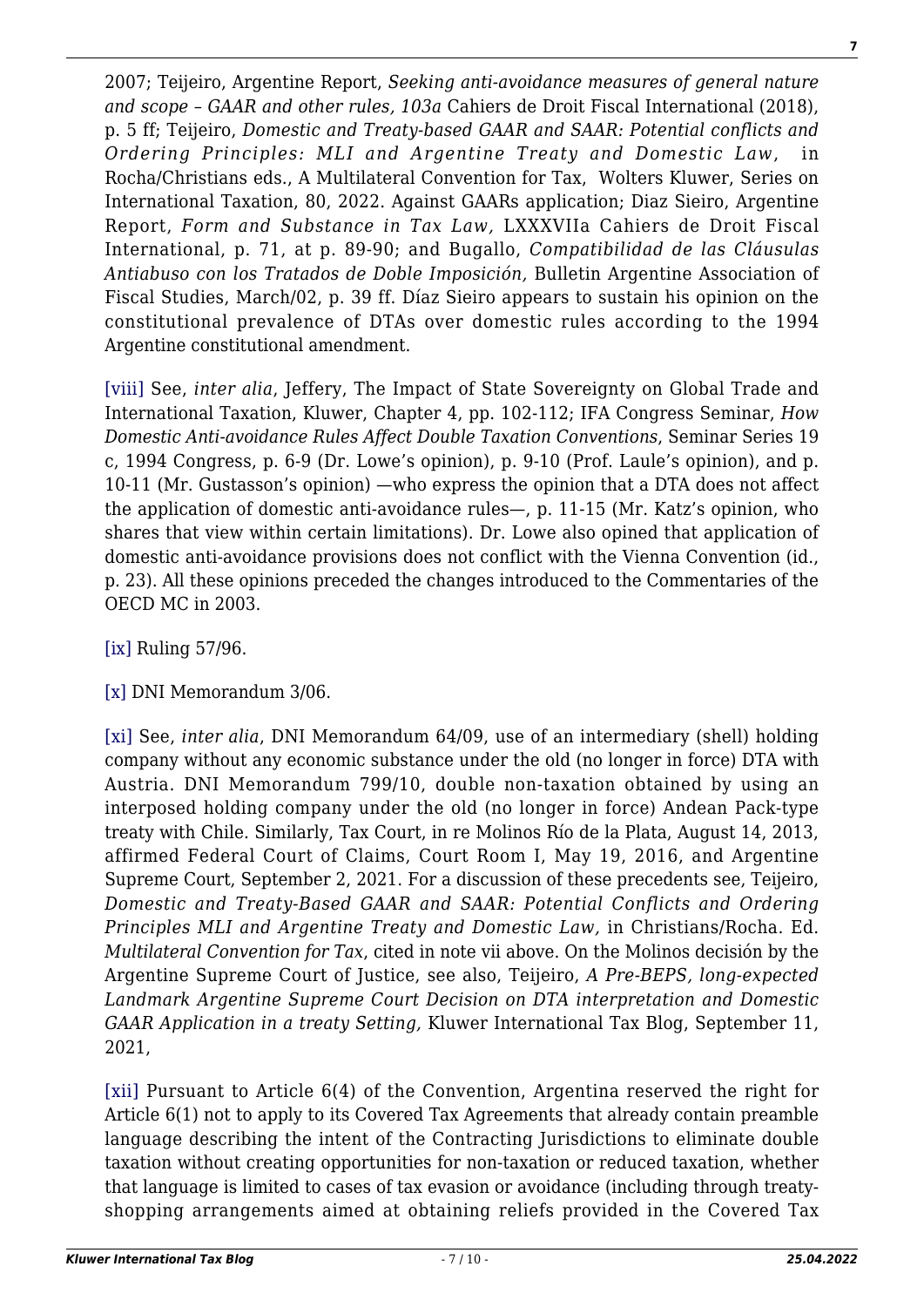Agreement for the indirect benefit of residents of third jurisdictions) or applies more broadly. The following agreements are deemed to contain preamble language that is within the scope of this reservation: Chile and Mexico.

<span id="page-7-0"></span>[\[xiii\]](#page-3-1) Pursuant to Article 7(15) (b) of the Convention, Argentina reserved the right for Article 7(1) not to apply to its Covered Tax Agreements that already contain provisions that deny all of the benefits that would otherwise be provided under the Covered Tax Agreement where the principal purpose or one of the principal purposes of any arrangement or transaction, or of any person concerned with an arrangement or transaction, was to obtain those benefits. The following agreements are deemed to contain provisions that are within the scope of this reservation: Chile and Mexico. Moreover, pursuant to Article 7(15) (c) of the Convention, Argentina reserved the right for the provisions contained in Article 7(8) through (13) (hereinafter the "Simplified Limitation on Benefits Provision") not to apply to its Covered Tax Agreements that already contain the provisions described in Article 7(14). The following agreements are deemed to contain provisions that are within the scope of this reservation: Chile and Mexico

<span id="page-7-1"></span>[\[xiv\]\[](#page-3-2)xiv] See however, notes ix and x above.

<span id="page-7-2"></span>[\[xv\]](#page-3-3) See, *inter alia*, Baez Moreno, *GAARs and Treaties: From the Guiding Principle to the Principal Purpose Test. What Have We Gained from BEPS Action 6,* 45 Intertax 6/7, p. 432 ff. (2017); Chand, *The Principal Purpose Test in the Multilateral Convention: An In Depth Analysis*, 46 Intertax 1, p. 18 ff. (2018); Chand, *The Interaction of the Principal Purpose Test (and the Guiding Principle) with Treaty and Domestic Anti-avoidance Rules,* 46 Intertax 2, p. 115 ff. (2018); Danon, *Treaty Abuse in the Post-BEPS World: Analysis of the Policy Shift and Impact of the Principal Purpose Test for MNE Groups*, 72 Bulletin International Taxation 1 (2018); Mosquera Valderrama, Burgers, *Review of Anti-Avoidance Measures of a General Nature and Scope—General Anti-Avoidance Rules and Other Measures*, 73 Bulletin for International Taxation, 10 (2019); Kuźniacki, *The Principal Purpose Test (PPT) in BEPS Action 6 Practical Application*, 10 World Tax Journal 2 (2018); Elliffe, The *Meaning of the Principal Purpose Test: One Ring to Bind Them All?,* 11 World Tax Journal 1 (2019); Zahra, *The Principal Purpose Test: A Critical Analysis of Its Substantive and Procedural Aspects—Part 1*, Bulletin for International Taxation November 2019, pp. 609 ff.; Freedman, *The UK General Anti-Avoidance Rule: Transplants and Lessons,* Bulletin for International Taxation June/July 2019. p. 332 ff.; van Weeghel, *A Deconstruction of the Principal* Purposes Test, 11 World Tax Journal 1 (2019), Lang, *The Signalling Function of Article 29(9) of the OECD Model—The "Principal Purpose Test,"* 74 Bulletin for International Taxation 4/5 (2020): Danon, *The PPT in Post-BEPS Tax Treaty Law: It Is a GAAR but Just a GAAR*! Bulletin for International Taxation April/May 2020, pp. 242 ff.: Mithe, *Critical Analysis of the Principal Purpose Test and the Limitation on Benefits Rule: A World Divided but It Takes Two to Tango,* World Tax Journal, (February 2020), 129; Landsiedel, *The Principal Purpose Test's Burden of Proof: Should the OECD Commentary on Article 29(9) Specify Which Party Bears the Onus?* 13 World Tax Journal 1, (2021).

<span id="page-7-4"></span><span id="page-7-3"></span>[\[xvi\]](#page-4-0) Accord. contrario sensu Commentary to Article 1 OECD MC (2017). Paragraphs 77-79